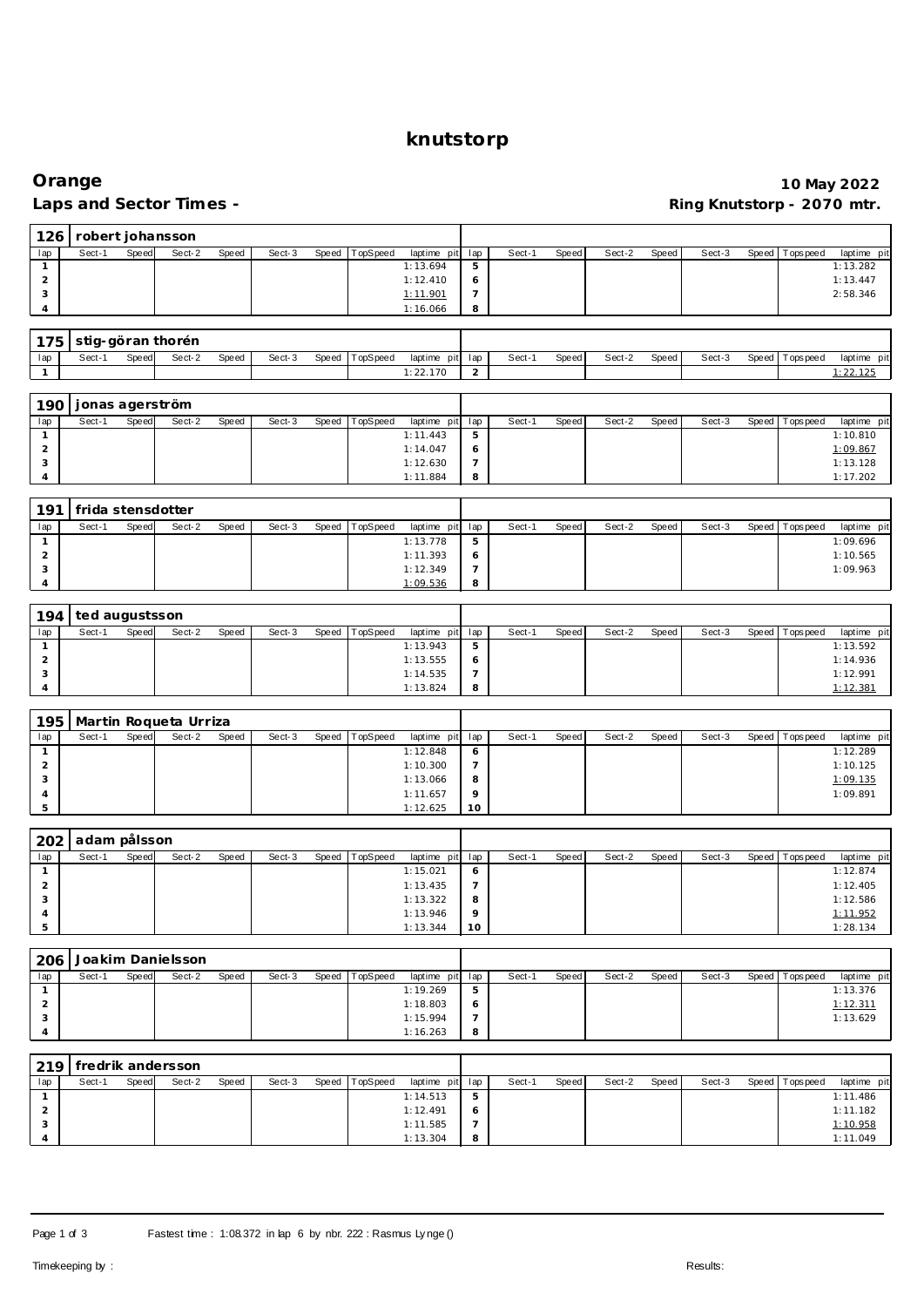### **knutstorp**

# **Orange** 10 May 2022<br>
Laps and Sector Times - **10 May 2022**<br>
Ring Knutstorp - 2070 mtr.

## **Laps and Sector Times - Ring Knutstorp - 2070 mtr.**

| 222                            | Rasmus Lynge |       |        |       |        |       |          |                                                              |                       |        |       |        |       |        |       |                |                         |
|--------------------------------|--------------|-------|--------|-------|--------|-------|----------|--------------------------------------------------------------|-----------------------|--------|-------|--------|-------|--------|-------|----------------|-------------------------|
| lap                            | Sect-1       | Speed | Sect-2 | Speed | Sect-3 | Speed | TopSpeed | laptime pit                                                  | lap                   | Sect-1 | Speed | Sect-2 | Speed | Sect-3 | Speed | Tops pee d     | laptime pit             |
| $\mathbf{1}$                   |              |       |        |       |        |       |          | 1:14.166                                                     | 6                     |        |       |        |       |        |       |                | 1:08.372                |
| $\sqrt{2}$                     |              |       |        |       |        |       |          | 1:13.394                                                     | $\overline{7}$        |        |       |        |       |        |       |                | 1:08.951                |
| 3                              |              |       |        |       |        |       |          | 1:13.053                                                     | 8                     |        |       |        |       |        |       |                | 1:13.065                |
| 4                              |              |       |        |       |        |       |          | 1:13.469                                                     | 9                     |        |       |        |       |        |       |                | 1:17.688                |
| 5                              |              |       |        |       |        |       |          | 1:13.144                                                     | 10                    |        |       |        |       |        |       |                |                         |
|                                |              |       |        |       |        |       |          |                                                              |                       |        |       |        |       |        |       |                |                         |
| 243                            |              |       |        |       |        |       |          |                                                              |                       |        |       |        |       |        |       |                |                         |
| lap<br>$\mathbf{1}$            | Sect-1       | Speed | Sect-2 | Speed | Sect-3 | Speed | TopSpeed | laptime pit<br>1:12.522                                      | lap<br>$\overline{4}$ | Sect-1 | Speed | Sect-2 | Speed | Sect-3 | Speed | Topspeed       | laptime pit<br>1:12.929 |
| $\mathbf 2$                    |              |       |        |       |        |       |          | 1:12.540                                                     | $\mathbf 5$           |        |       |        |       |        |       |                | 1:11.482                |
| 3                              |              |       |        |       |        |       |          | 1:11.605                                                     | 6                     |        |       |        |       |        |       |                | 1:11.049                |
|                                |              |       |        |       |        |       |          |                                                              |                       |        |       |        |       |        |       |                |                         |
| 091                            |              |       |        |       |        |       |          |                                                              |                       |        |       |        |       |        |       |                |                         |
| lap                            | Sect-1       | Speed | Sect-2 | Speed | Sect-3 | Speed | TopSpeed | laptime pit                                                  | lap                   | Sect-1 | Speed | Sect-2 | Speed | Sect-3 | Speed | Tops pee d     | laptime pit             |
| $\mathbf{1}$                   |              |       |        |       |        |       |          | 1:15.106                                                     | 6                     |        |       |        |       |        |       |                | 2:03.068                |
| $\overline{a}$                 |              |       |        |       |        |       |          | 1:13.215                                                     | $\overline{7}$        |        |       |        |       |        |       |                | 1:17.948                |
| 3                              |              |       |        |       |        |       |          | 1:13.227                                                     | 8                     |        |       |        |       |        |       |                | 1:15.432                |
| 4<br>5                         |              |       |        |       |        |       |          | 1:13.771<br>1:22.577                                         | 9<br>10               |        |       |        |       |        |       |                | 1:15.456                |
|                                |              |       |        |       |        |       |          |                                                              |                       |        |       |        |       |        |       |                |                         |
| 289                            |              |       |        |       |        |       |          |                                                              |                       |        |       |        |       |        |       |                |                         |
| lap                            | Sect-1       | Speed | Sect-2 | Speed | Sect-3 | Speed | TopSpeed | laptime pit                                                  | lap                   | Sect-1 | Speed | Sect-2 | Speed | Sect-3 | Speed | Tops peed      | laptime pit             |
| $\mathbf{1}$                   |              |       |        |       |        |       |          | 1:12.641                                                     | 6                     |        |       |        |       |        |       |                | 1:11.526                |
| $\overline{a}$                 |              |       |        |       |        |       |          | 1:12.353                                                     | $\overline{7}$        |        |       |        |       |        |       |                | 1:13.012                |
| 3                              |              |       |        |       |        |       |          | 1:12.748                                                     | 8                     |        |       |        |       |        |       |                | 1:11.428                |
| 4                              |              |       |        |       |        |       |          | 1:12.627                                                     | 9                     |        |       |        |       |        |       |                | 1:10.652                |
| 5                              |              |       |        |       |        |       |          | 1:11.888                                                     | 10                    |        |       |        |       |        |       |                | 1:11.679                |
|                                |              |       |        |       |        |       |          |                                                              |                       |        |       |        |       |        |       |                |                         |
| 384                            |              |       |        |       |        |       |          |                                                              |                       |        |       |        |       |        |       |                |                         |
| lap                            | Sect-1       | Speed | Sect-2 | Speed | Sect-3 | Speed | TopSpeed | laptime pit                                                  | lap                   | Sect-1 | Speed | Sect-2 | Speed | Sect-3 |       | Speed Topspeed | laptime pit             |
| $\mathbf{1}$<br>$\overline{2}$ |              |       |        |       |        |       |          | 1:14.785<br>1:13.078                                         | $\mathbf 5$           |        |       |        |       |        |       |                | 1:14.358<br>1:13.833    |
| 3                              |              |       |        |       |        |       |          | 1:13.355                                                     | 6<br>$\overline{7}$   |        |       |        |       |        |       |                | 1:17.125                |
| 4                              |              |       |        |       |        |       |          | 1:15.203                                                     | 8                     |        |       |        |       |        |       |                |                         |
|                                |              |       |        |       |        |       |          |                                                              |                       |        |       |        |       |        |       |                |                         |
| 306                            |              |       |        |       |        |       |          |                                                              |                       |        |       |        |       |        |       |                |                         |
| lap                            | Sect-1       | Speed | Sect-2 | Speed | Sect-3 | Speed | TopSpeed | laptime pit                                                  | lap                   | Sect-1 | Speed | Sect-2 | Speed | Sect-3 | Speed | Tops pee d     | laptime pit             |
| $\mathbf{1}$                   |              |       |        |       |        |       |          | 1:15.044                                                     | 6                     |        |       |        |       |        |       |                | 1:12.247                |
| $\overline{a}$                 |              |       |        |       |        |       |          | 1:13.328                                                     | $\overline{7}$        |        |       |        |       |        |       |                | 1:11.726                |
| 3                              |              |       |        |       |        |       |          | 1:13.368                                                     | 8                     |        |       |        |       |        |       |                | 1:12.060                |
| 4<br>5                         |              |       |        |       |        |       |          | 1:13.133<br>1:13.160                                         | 9<br>10               |        |       |        |       |        |       |                | 1:11.823<br>1:11.835    |
|                                |              |       |        |       |        |       |          |                                                              |                       |        |       |        |       |        |       |                |                         |
| 601                            |              |       |        |       |        |       |          |                                                              |                       |        |       |        |       |        |       |                |                         |
| lap                            | Sect-1       | Speed | Sect-2 | Speed | Sect-3 | Speed | TopSpeed | laptime pit                                                  | lap                   | Sect-1 | Speed | Sect-2 | Speed | Sect-3 | Speed | Tops pee d     | laptime pit             |
| $\mathbf{1}$                   |              |       |        |       |        |       |          | 1:13.098                                                     | 6                     |        |       |        |       |        |       |                | 1:11.688                |
| $\overline{a}$                 |              |       |        |       |        |       |          | 1:15.755                                                     | $\overline{7}$        |        |       |        |       |        |       |                | 1:11.377                |
| 3                              |              |       |        |       |        |       |          | 1:12.803                                                     | 8                     |        |       |        |       |        |       |                | 1:12.036                |
| 4                              |              |       |        |       |        |       |          | 1:11.722                                                     | 9                     |        |       |        |       |        |       |                | 1:11.880                |
| 5                              |              |       |        |       |        |       |          | 1:13.487                                                     | 10                    |        |       |        |       |        |       |                | 1:11.182                |
| 524                            |              |       |        |       |        |       |          |                                                              |                       |        |       |        |       |        |       |                |                         |
| lap                            | Sect-1       | Speed | Sect-2 | Speed | Sect-3 | Speed | TopSpeed | laptime pit                                                  | lap                   | Sect-1 | Speed | Sect-2 | Speed | Sect-3 | Speed | Tops pee d     | laptime pit             |
| $\mathbf{1}$                   |              |       |        |       |        |       |          | 1:16.012                                                     | $\mathbf 5$           |        |       |        |       |        |       |                | 1:14.452                |
| $\sqrt{2}$                     |              |       |        |       |        |       |          | 1:14.092                                                     | 6                     |        |       |        |       |        |       |                | 1:14.469                |
| 3                              |              |       |        |       |        |       |          | 1:13.850                                                     | $\overline{7}$        |        |       |        |       |        |       |                | 1:31.100                |
| 4                              |              |       |        |       |        |       |          | 1:13.352                                                     | 8                     |        |       |        |       |        |       |                |                         |
|                                |              |       |        |       |        |       |          |                                                              |                       |        |       |        |       |        |       |                |                         |
| 159                            |              |       |        |       |        |       |          |                                                              |                       |        |       |        |       |        |       |                |                         |
| lap                            | Sect-1       | Speed | Sect-2 | Speed | Sect-3 | Speed | TopSpeed | laptime pit                                                  | lap                   | Sect-1 | Speed | Sect-2 | Speed | Sect-3 | Speed | T ops pee d    | laptime pit             |
| $\mathbf{1}$                   |              |       |        |       |        |       |          | 1:15.054                                                     | 5                     |        |       |        |       |        |       |                | 1:19.580                |
| $\overline{a}$<br>3            |              |       |        |       |        |       |          | 1:14.771<br>1:14.187                                         | 6<br>$\overline{7}$   |        |       |        |       |        |       |                | 1:12.812<br>1:13.023    |
|                                |              |       |        |       |        |       |          |                                                              |                       |        |       |        |       |        |       |                |                         |
|                                |              |       |        |       |        |       |          |                                                              |                       |        |       |        |       |        |       |                |                         |
| Page 2 of 3                    |              |       |        |       |        |       |          | Fastest time: 1:08.372 in lap 6 by nbr. 222: Rasmus Lynge () |                       |        |       |        |       |        |       |                |                         |